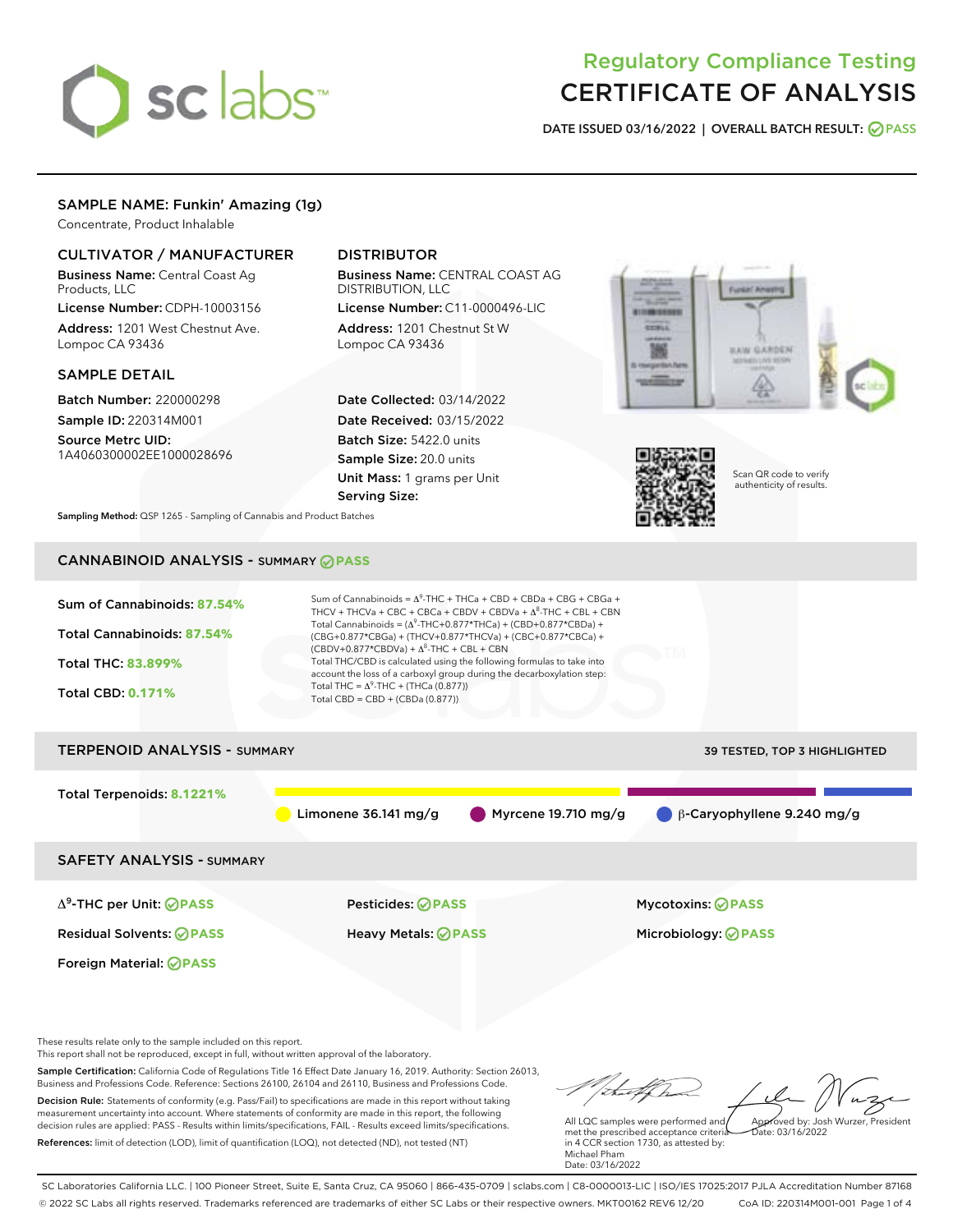



FUNKIN' AMAZING (1G) | DATE ISSUED 03/16/2022 | OVERALL BATCH RESULT: **O PASS** 

#### CANNABINOID TEST RESULTS - 03/16/2022 2 PASS

Tested by high-performance liquid chromatography with diode-array detection (HPLC-DAD). **Method:** QSP 1157 - Analysis of Cannabinoids by HPLC-DAD

#### TOTAL CANNABINOIDS: **87.54%**

Total Cannabinoids (Total THC) + (Total CBD) + (Total CBG) + (Total THCV) + (Total CBC) +  $(Total CBDV) +  $\Delta^8$ -THC + CBL + CBN$ 

TOTAL THC: **83.899%** Total THC (Δ<sup>9</sup> -THC+0.877\*THCa)

TOTAL CBD: **0.171%**

Total CBD (CBD+0.877\*CBDa)

TOTAL CBG: 2.361% Total CBG (CBG+0.877\*CBGa)

TOTAL THCV: 0.67% Total THCV (THCV+0.877\*THCVa)

TOTAL CBC: ND Total CBC (CBC+0.877\*CBCa)

TOTAL CBDV: ND Total CBDV (CBDV+0.877\*CBDVa)

| <b>COMPOUND</b>  | LOD/LOQ<br>(mg/g)          | <b>MEASUREMENT</b><br><b>UNCERTAINTY</b><br>(mg/g) | <b>RESULT</b><br>(mg/g) | <b>RESULT</b><br>(%) |
|------------------|----------------------------|----------------------------------------------------|-------------------------|----------------------|
| $\Lambda^9$ -THC | 0.06/0.26                  | ±22.485                                            | 838.99                  | 83.899               |
| <b>CBG</b>       | 0.06/0.19                  | ±0.725                                             | 23.61                   | 2.361                |
| <b>THCV</b>      | 0.1 / 0.2                  | ±0.26                                              | 6.7                     | 0.67                 |
| $\Lambda^8$ -THC | 0.1/0.4                    | ±0.14                                              | 2.2                     | 0.22                 |
| <b>CBN</b>       | 0.1 / 0.3                  | ±0.11                                              | 2.2                     | 0.22                 |
| <b>CBD</b>       | 0.07/0.29                  | ±0.062                                             | 1.71                    | 0.171                |
| <b>THCa</b>      | 0.05/0.14                  | N/A                                                | <b>ND</b>               | <b>ND</b>            |
| <b>THCVa</b>     | 0.07/0.20                  | N/A                                                | <b>ND</b>               | <b>ND</b>            |
| <b>CBDa</b>      | 0.02/0.19                  | N/A                                                | <b>ND</b>               | <b>ND</b>            |
| <b>CBDV</b>      | 0.04 / 0.15                | N/A                                                | <b>ND</b>               | <b>ND</b>            |
| <b>CBDVa</b>     | 0.03/0.53                  | N/A                                                | <b>ND</b>               | <b>ND</b>            |
| <b>CBGa</b>      | 0.1 / 0.2                  | N/A                                                | <b>ND</b>               | <b>ND</b>            |
| <b>CBL</b>       | 0.06 / 0.24                | N/A                                                | <b>ND</b>               | <b>ND</b>            |
| <b>CBC</b>       | 0.2 / 0.5                  | N/A                                                | <b>ND</b>               | <b>ND</b>            |
| <b>CBCa</b>      | 0.07/0.28                  | N/A                                                | <b>ND</b>               | <b>ND</b>            |
|                  | <b>SUM OF CANNABINOIDS</b> |                                                    | 875.4 mg/g              | 87.54%               |

#### **UNIT MASS: 1 grams per Unit**

| $\Delta^9$ -THC per Unit              | 1100 per-package limit | 838.99 mg/unit  | <b>PASS</b> |
|---------------------------------------|------------------------|-----------------|-------------|
| <b>Total THC per Unit</b>             |                        | 838.99 mg/unit  |             |
| <b>CBD</b> per Unit                   |                        | $1.71$ mg/unit  |             |
| <b>Total CBD per Unit</b>             |                        | $1.71$ mg/unit  |             |
| Sum of Cannabinoids<br>per Unit       |                        | 875.4 mg/unit   |             |
| <b>Total Cannabinoids</b><br>per Unit |                        | $875.4$ mg/unit |             |

#### TERPENOID TEST RESULTS - 03/16/2022

Terpene analysis utilizing gas chromatography-flame ionization detection (GC-FID). **Method:** QSP 1192 - Analysis of Terpenoids by GC-FID

| <b>COMPOUND</b>         | LOD/LOQ<br>(mg/g) | <b>MEASUREMENT</b><br><b>UNCERTAINTY</b><br>(mg/g) | <b>RESULT</b><br>(mg/g)                          | <b>RESULT</b><br>$(\%)$ |
|-------------------------|-------------------|----------------------------------------------------|--------------------------------------------------|-------------------------|
| Limonene                | 0.005 / 0.016     | ±0.4012                                            | 36.141                                           | 3.6141                  |
| <b>Myrcene</b>          | 0.008 / 0.025     | ±0.1971                                            | 19.710                                           | 1.9710                  |
| β-Caryophyllene         | 0.004 / 0.012     | ±0.2559                                            | 9.240                                            | 0.9240                  |
| β-Pinene                | 0.004 / 0.014     | ±0.0371                                            | 4.171                                            | 0.4171                  |
| Linalool                | 0.009 / 0.032     | ±0.0725                                            | 2.451                                            | 0.2451                  |
| $\alpha$ -Humulene      | 0.009 / 0.029     | ±0.0540                                            | 2.161                                            | 0.2161                  |
| $\alpha$ -Pinene        | 0.005 / 0.017     | ±0.0142                                            | 2.118                                            | 0.2118                  |
| Terpinolene             | 0.008 / 0.026     | ±0.0267                                            | 1.677                                            | 0.1677                  |
| Fenchol                 | 0.010 / 0.034     | ±0.0373                                            | 1.240                                            | 0.1240                  |
| Camphene                | 0.005 / 0.015     | ±0.0057                                            | 0.634                                            | 0.0634                  |
| <b>Terpineol</b>        | 0.009 / 0.031     | ±0.0216                                            | 0.452                                            | 0.0452                  |
| trans-β-Farnesene       | 0.008 / 0.025     | ±0.0053                                            | 0.191                                            | 0.0191                  |
| <b>Borneol</b>          | 0.005 / 0.016     | ±0.0056                                            | 0.170                                            | 0.0170                  |
| <b>B-Ocimene</b>        | 0.006 / 0.020     | ±0.0040                                            | 0.162                                            | 0.0162                  |
| Caryophyllene<br>Oxide  | 0.010 / 0.033     | ±0.0042                                            | 0.116                                            | 0.0116                  |
| $\alpha$ -Phellandrene  | 0.006 / 0.020     | ±0.0009                                            | 0.086                                            | 0.0086                  |
| $\alpha$ -Bisabolol     | 0.008 / 0.026     | ±0.0035                                            | 0.084                                            | 0.0084                  |
| $\Delta^3$ -Carene      | 0.005 / 0.018     | ±0.0009                                            | 0.080                                            | 0.0080                  |
| $\alpha$ -Terpinene     | 0.005 / 0.017     | ±0.0009                                            | 0.077                                            | 0.0077                  |
| Nerolidol               | 0.006 / 0.019     | ±0.0026                                            | 0.053                                            | 0.0053                  |
| $\gamma$ -Terpinene     | 0.006 / 0.018     | ±0.0007                                            | 0.050                                            | 0.0050                  |
| Fenchone                | 0.009 / 0.028     | ±0.0009                                            | 0.039                                            | 0.0039                  |
| p-Cymene                | 0.005 / 0.016     | ±0.0006                                            | 0.031                                            | 0.0031                  |
| Nerol                   | 0.003 / 0.011     | ±0.0009                                            | 0.026                                            | 0.0026                  |
| Sabinene Hydrate        | 0.006 / 0.022     | ±0.0007                                            | 0.024                                            | 0.0024                  |
| Citronellol             | 0.003 / 0.010     | ±0.0007                                            | 0.019                                            | 0.0019                  |
| Geraniol                | 0.002 / 0.007     | ±0.0006                                            | 0.018                                            | 0.0018                  |
| <b>Isoborneol</b>       | 0.004 / 0.012     | N/A                                                | <loq< th=""><th><loq< th=""></loq<></th></loq<>  | <loq< th=""></loq<>     |
| Valencene               | 0.009 / 0.030     | N/A                                                | <loq< th=""><th><loq< th=""></loq<></th></loq<>  | <loq< th=""></loq<>     |
| Guaiol                  | 0.009 / 0.030     | N/A                                                | <loq< th=""><th><math>&lt;</math>LOQ</th></loq<> | $<$ LOQ                 |
| Sabinene                | 0.004 / 0.014     | N/A                                                | ND                                               | ND                      |
| Eucalyptol              | 0.006 / 0.018     | N/A                                                | ND                                               | ND                      |
| Isopulegol              | 0.005 / 0.016     | N/A                                                | <b>ND</b>                                        | <b>ND</b>               |
| Camphor                 | 0.006 / 0.019     | N/A                                                | ND                                               | ND                      |
| Menthol                 | 0.008 / 0.025     | N/A                                                | ND                                               | ND                      |
| Pulegone                | 0.003 / 0.011     | N/A                                                | ND                                               | <b>ND</b>               |
| <b>Geranyl Acetate</b>  | 0.004 / 0.014     | N/A                                                | ND                                               | ND                      |
| $\alpha$ -Cedrene       | 0.005 / 0.016     | N/A                                                | ND                                               | ND                      |
| Cedrol                  | 0.008 / 0.027     | N/A                                                | <b>ND</b>                                        | <b>ND</b>               |
| <b>TOTAL TERPENOIDS</b> |                   |                                                    | 81.221 mg/g                                      | 8.1221%                 |

SC Laboratories California LLC. | 100 Pioneer Street, Suite E, Santa Cruz, CA 95060 | 866-435-0709 | sclabs.com | C8-0000013-LIC | ISO/IES 17025:2017 PJLA Accreditation Number 87168 © 2022 SC Labs all rights reserved. Trademarks referenced are trademarks of either SC Labs or their respective owners. MKT00162 REV6 12/20 CoA ID: 220314M001-001 Page 2 of 4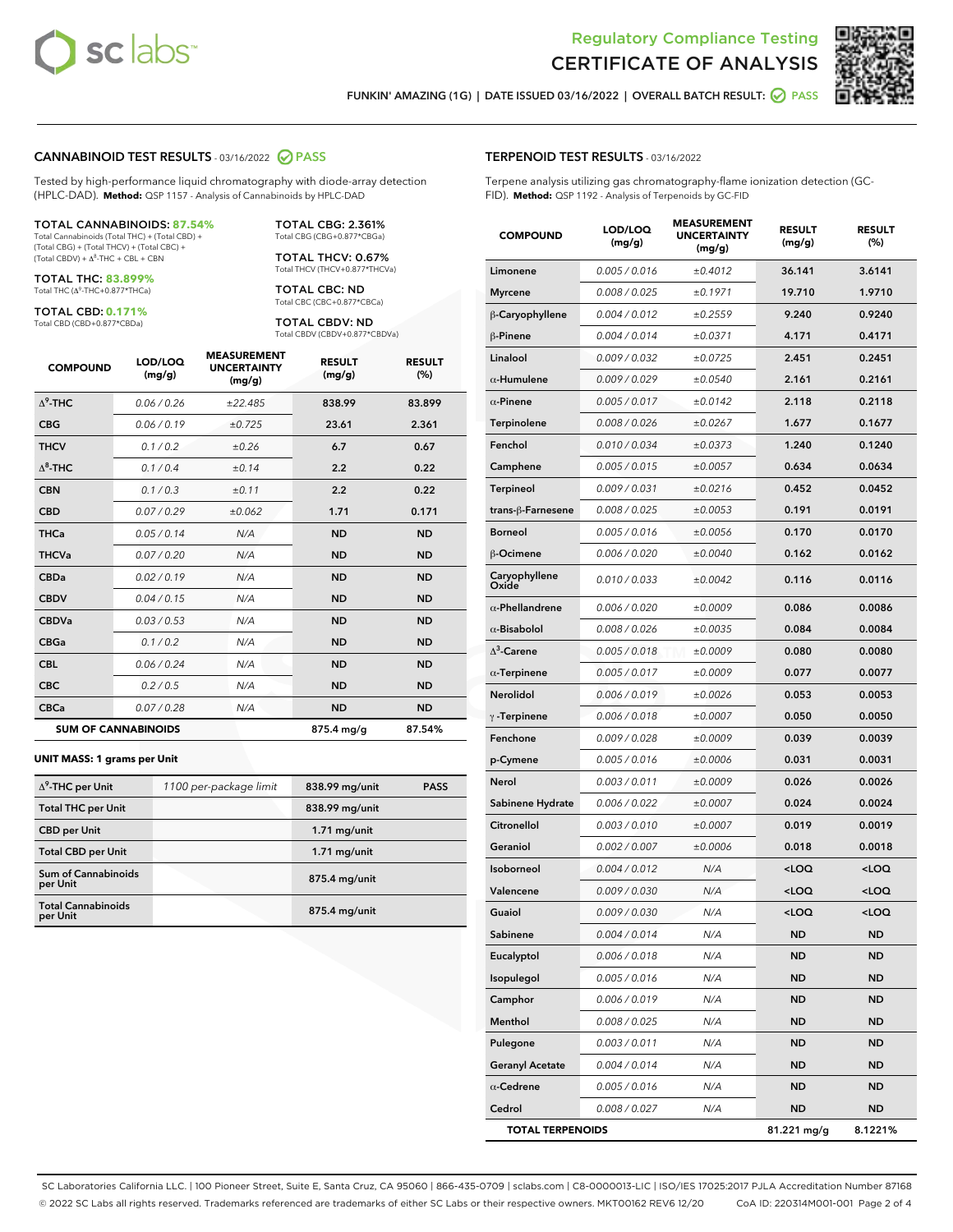



FUNKIN' AMAZING (1G) | DATE ISSUED 03/16/2022 | OVERALL BATCH RESULT: @ PASS

# CATEGORY 1 PESTICIDE TEST RESULTS - 03/16/2022 2 PASS

Pesticide and plant growth regulator analysis utilizing high-performance liquid chromatography-mass spectrometry (HPLC-MS) or gas chromatography-mass spectrometry (GC-MS). \*GC-MS utilized where indicated. **Method:** QSP 1212 - Analysis of Pesticides and Mycotoxins by LC-MS or QSP 1213 - Analysis of Pesticides by GC-MS

| <b>COMPOUND</b>             | LOD/LOQ<br>$(\mu g/g)$ | <b>ACTION</b><br>LIMIT<br>$(\mu g/g)$ | <b>MEASUREMENT</b><br><b>UNCERTAINTY</b><br>$(\mu g/g)$ | <b>RESULT</b><br>$(\mu g/g)$ | <b>RESULT</b> |
|-----------------------------|------------------------|---------------------------------------|---------------------------------------------------------|------------------------------|---------------|
| Aldicarb                    | 0.03 / 0.08            | $\ge$ LOD                             | N/A                                                     | <b>ND</b>                    | <b>PASS</b>   |
| Carbofuran                  | 0.02 / 0.05            | $\ge$ LOD                             | N/A                                                     | <b>ND</b>                    | <b>PASS</b>   |
| Chlordane*                  | 0.03/0.08              | $\ge$ LOD                             | N/A                                                     | <b>ND</b>                    | <b>PASS</b>   |
| Chlorfenapyr*               | 0.03/0.10              | $\ge$ LOD                             | N/A                                                     | <b>ND</b>                    | <b>PASS</b>   |
| Chlorpyrifos                | 0.02/0.06              | $\ge$ LOD                             | N/A                                                     | <b>ND</b>                    | <b>PASS</b>   |
| Coumaphos                   | 0.02 / 0.07            | $>$ LOD                               | N/A                                                     | <b>ND</b>                    | <b>PASS</b>   |
| Daminozide                  | 0.02 / 0.07            | $>$ LOD                               | N/A                                                     | <b>ND</b>                    | <b>PASS</b>   |
| <b>Dichlorvos</b><br>(DDVP) | 0.03/0.09              | $\ge$ LOD                             | N/A                                                     | <b>ND</b>                    | <b>PASS</b>   |
| Dimethoate                  | 0.03/0.08              | $>$ LOD                               | N/A                                                     | <b>ND</b>                    | <b>PASS</b>   |
| Ethoprophos                 | 0.03/0.10              | $\ge$ LOD                             | N/A                                                     | <b>ND</b>                    | <b>PASS</b>   |
| Etofenprox                  | 0.02 / 0.06            | $>$ LOD                               | N/A                                                     | <b>ND</b>                    | <b>PASS</b>   |
| Fenoxycarb                  | 0.03/0.08              | $>$ LOD                               | N/A                                                     | <b>ND</b>                    | <b>PASS</b>   |
| Fipronil                    | 0.03/0.08              | $\ge$ LOD                             | N/A                                                     | <b>ND</b>                    | <b>PASS</b>   |
| Imazalil                    | 0.02 / 0.06            | $>$ LOD                               | N/A                                                     | <b>ND</b>                    | <b>PASS</b>   |
| <b>Methiocarb</b>           | 0.02 / 0.07            | $\ge$ LOD                             | N/A                                                     | <b>ND</b>                    | <b>PASS</b>   |
| Parathion-methyl            | 0.03/0.10              | $>$ LOD                               | N/A                                                     | <b>ND</b>                    | <b>PASS</b>   |
| <b>Mevinphos</b>            | 0.03/0.09              | $\ge$ LOD                             | N/A                                                     | <b>ND</b>                    | <b>PASS</b>   |
| Paclobutrazol               | 0.02 / 0.05            | $\ge$ LOD                             | N/A                                                     | <b>ND</b>                    | <b>PASS</b>   |
| Propoxur                    | 0.03/0.09              | $\ge$ LOD                             | N/A                                                     | <b>ND</b>                    | <b>PASS</b>   |
| Spiroxamine                 | 0.03/0.08              | $\ge$ LOD                             | N/A                                                     | <b>ND</b>                    | <b>PASS</b>   |
| Thiacloprid                 | 0.03/0.10              | $>$ LOD                               | N/A                                                     | <b>ND</b>                    | <b>PASS</b>   |
|                             |                        |                                       |                                                         |                              |               |

# CATEGORY 2 PESTICIDE TEST RESULTS - 03/16/2022 @ PASS

| <b>COMPOUND</b>          | LOD/LOQ<br>$(\mu g/g)$ | <b>ACTION</b><br><b>LIMIT</b><br>$(\mu g/g)$ | <b>MEASUREMENT</b><br><b>UNCERTAINTY</b><br>$(\mu g/g)$ | <b>RESULT</b><br>$(\mu g/g)$ | <b>RESULT</b> |
|--------------------------|------------------------|----------------------------------------------|---------------------------------------------------------|------------------------------|---------------|
| Abamectin                | 0.03/0.10              | 0.1                                          | N/A                                                     | <b>ND</b>                    | <b>PASS</b>   |
| Acephate                 | 0.02/0.07              | 0.1                                          | N/A                                                     | <b>ND</b>                    | <b>PASS</b>   |
| Acequinocyl              | 0.02/0.07              | 0.1                                          | N/A                                                     | <b>ND</b>                    | <b>PASS</b>   |
| Acetamiprid              | 0.02/0.05              | 0.1                                          | N/A                                                     | <b>ND</b>                    | <b>PASS</b>   |
| Azoxystrobin             | 0.02 / 0.07            | 0.1                                          | N/A                                                     | <b>ND</b>                    | <b>PASS</b>   |
| <b>Bifenazate</b>        | 0.01/0.04              | 0.1                                          | N/A                                                     | <b>ND</b>                    | <b>PASS</b>   |
| <b>Bifenthrin</b>        | 0.02 / 0.05            | 3                                            | N/A                                                     | <b>ND</b>                    | <b>PASS</b>   |
| <b>Boscalid</b>          | 0.03/0.09              | 0.1                                          | N/A                                                     | <b>ND</b>                    | <b>PASS</b>   |
| Captan                   | 0.19/0.57              | 0.7                                          | N/A                                                     | <b>ND</b>                    | <b>PASS</b>   |
| Carbaryl                 | 0.02/0.06              | 0.5                                          | N/A                                                     | <b>ND</b>                    | <b>PASS</b>   |
| Chlorantranilip-<br>role | 0.04/0.12              | 10                                           | N/A                                                     | <b>ND</b>                    | <b>PASS</b>   |
| Clofentezine             | 0.03/0.09              | 0.1                                          | N/A                                                     | <b>ND</b>                    | <b>PASS</b>   |

# CATEGORY 2 PESTICIDE TEST RESULTS - 03/16/2022 continued

| <b>COMPOUND</b>               | LOD/LOQ<br>(µg/g) | <b>ACTION</b><br><b>LIMIT</b><br>$(\mu g/g)$ | <b>MEASUREMENT</b><br><b>UNCERTAINTY</b><br>(µg/g) | <b>RESULT</b><br>$(\mu g/g)$ | <b>RESULT</b> |
|-------------------------------|-------------------|----------------------------------------------|----------------------------------------------------|------------------------------|---------------|
| Cyfluthrin                    | 0.12 / 0.38       | $\overline{c}$                               | N/A                                                | <b>ND</b>                    | <b>PASS</b>   |
| Cypermethrin                  | 0.11/0.32         | 1                                            | N/A                                                | <b>ND</b>                    | <b>PASS</b>   |
| <b>Diazinon</b>               | 0.02 / 0.05       | 0.1                                          | N/A                                                | <b>ND</b>                    | <b>PASS</b>   |
| Dimethomorph                  | 0.03 / 0.09       | $\overline{2}$                               | N/A                                                | <b>ND</b>                    | <b>PASS</b>   |
| Etoxazole                     | 0.02 / 0.06       | 0.1                                          | N/A                                                | <b>ND</b>                    | <b>PASS</b>   |
| Fenhexamid                    | 0.03 / 0.09       | 0.1                                          | N/A                                                | <b>ND</b>                    | <b>PASS</b>   |
| Fenpyroximate                 | 0.02 / 0.06       | 0.1                                          | N/A                                                | <b>ND</b>                    | <b>PASS</b>   |
| Flonicamid                    | 0.03 / 0.10       | 0.1                                          | N/A                                                | <b>ND</b>                    | <b>PASS</b>   |
| Fludioxonil                   | 0.03 / 0.10       | 0.1                                          | N/A                                                | <b>ND</b>                    | <b>PASS</b>   |
| Hexythiazox                   | 0.02 / 0.07       | 0.1                                          | N/A                                                | <b>ND</b>                    | <b>PASS</b>   |
| Imidacloprid                  | 0.04 / 0.11       | 5                                            | N/A                                                | <b>ND</b>                    | <b>PASS</b>   |
| Kresoxim-methyl               | 0.02 / 0.07       | 0.1                                          | N/A                                                | <b>ND</b>                    | <b>PASS</b>   |
| Malathion                     | 0.03 / 0.09       | 0.5                                          | N/A                                                | <b>ND</b>                    | <b>PASS</b>   |
| Metalaxyl                     | 0.02 / 0.07       | $\overline{c}$                               | N/A                                                | <b>ND</b>                    | <b>PASS</b>   |
| Methomyl                      | 0.03 / 0.10       | 1                                            | N/A                                                | <b>ND</b>                    | <b>PASS</b>   |
| Myclobutanil                  | 0.03 / 0.09       | 0.1                                          | N/A                                                | <b>ND</b>                    | <b>PASS</b>   |
| Naled                         | 0.02 / 0.07       | 0.1                                          | N/A                                                | <b>ND</b>                    | <b>PASS</b>   |
| Oxamyl                        | 0.04 / 0.11       | 0.5                                          | N/A                                                | <b>ND</b>                    | <b>PASS</b>   |
| Pentachloronitro-<br>benzene* | 0.03 / 0.09       | 0.1                                          | N/A                                                | <b>ND</b>                    | <b>PASS</b>   |
| Permethrin                    | 0.04 / 0.12       | 0.5                                          | N/A                                                | <b>ND</b>                    | <b>PASS</b>   |
| Phosmet                       | 0.03 / 0.10       | 0.1                                          | N/A                                                | <b>ND</b>                    | <b>PASS</b>   |
| Piperonyl<br><b>Butoxide</b>  | 0.02 / 0.07       | 3                                            | N/A                                                | <b>ND</b>                    | <b>PASS</b>   |
| Prallethrin                   | 0.03 / 0.08       | 0.1                                          | N/A                                                | <b>ND</b>                    | <b>PASS</b>   |
| Propiconazole                 | 0.02 / 0.07       | 0.1                                          | N/A                                                | <b>ND</b>                    | <b>PASS</b>   |
| Pyrethrins                    | 0.04 / 0.12       | 0.5                                          | N/A                                                | <b>ND</b>                    | <b>PASS</b>   |
| Pyridaben                     | 0.02 / 0.07       | 0.1                                          | N/A                                                | <b>ND</b>                    | <b>PASS</b>   |
| Spinetoram                    | 0.02 / 0.07       | 0.1                                          | N/A                                                | <b>ND</b>                    | <b>PASS</b>   |
| Spinosad                      | 0.02 / 0.07       | 0.1                                          | N/A                                                | <b>ND</b>                    | <b>PASS</b>   |
| Spiromesifen                  | 0.02 / 0.05       | 0.1                                          | N/A                                                | ND                           | PASS          |
| Spirotetramat                 | 0.02 / 0.06       | 0.1                                          | N/A                                                | <b>ND</b>                    | <b>PASS</b>   |
| Tebuconazole                  | 0.02 / 0.07       | 0.1                                          | N/A                                                | <b>ND</b>                    | <b>PASS</b>   |
| Thiamethoxam                  | 0.03 / 0.10       | 5                                            | N/A                                                | <b>ND</b>                    | <b>PASS</b>   |
| Trifloxystrobin               | 0.03 / 0.08       | 0.1                                          | N/A                                                | ND                           | <b>PASS</b>   |

SC Laboratories California LLC. | 100 Pioneer Street, Suite E, Santa Cruz, CA 95060 | 866-435-0709 | sclabs.com | C8-0000013-LIC | ISO/IES 17025:2017 PJLA Accreditation Number 87168 © 2022 SC Labs all rights reserved. Trademarks referenced are trademarks of either SC Labs or their respective owners. MKT00162 REV6 12/20 CoA ID: 220314M001-001 Page 3 of 4